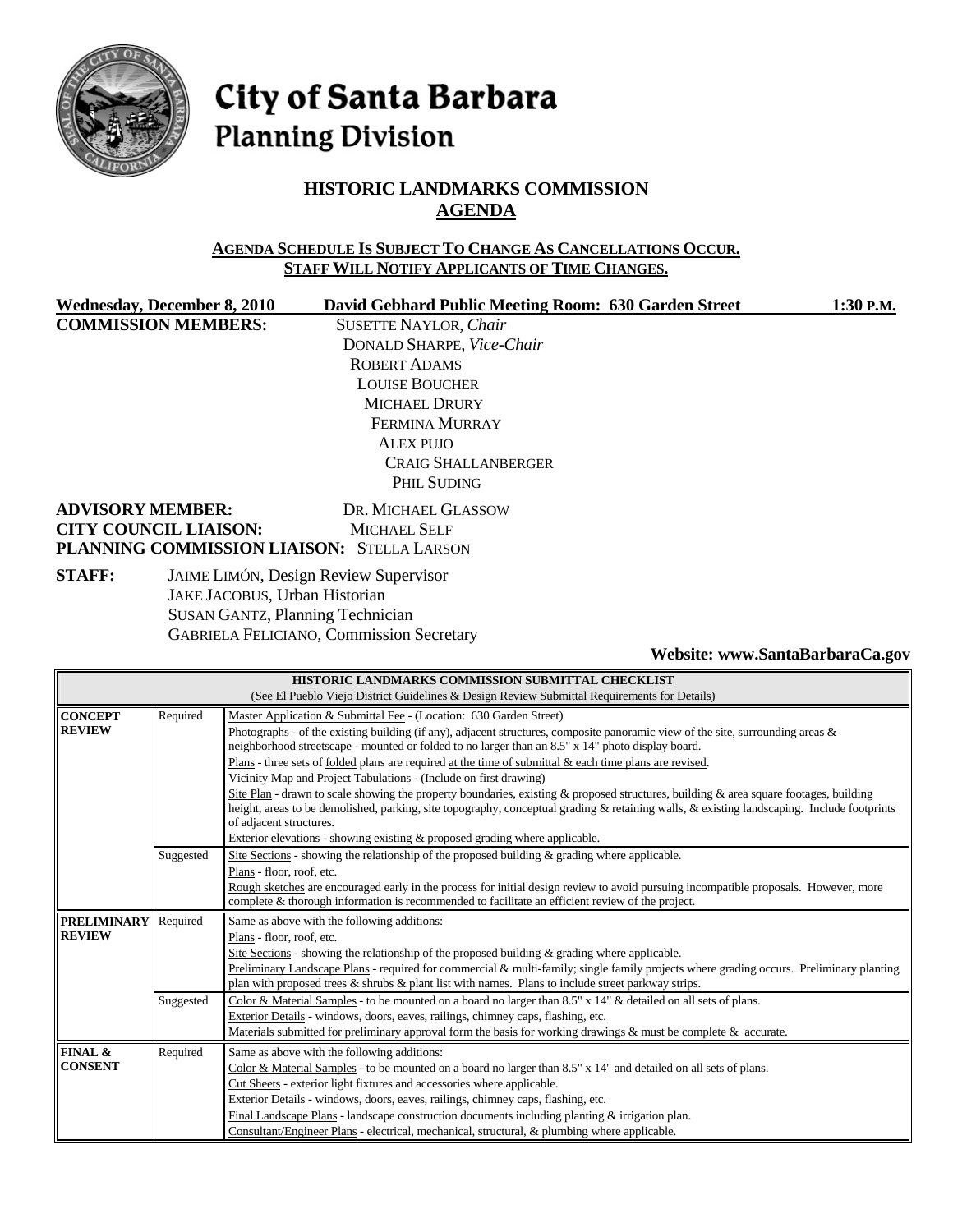#### **PLEASE BE ADVISED**

The approximate time the project will be reviewed is listed to the left of each item. It is suggested that applicants **arrive 15 minutes early**. The agenda schedule is subject to change as cancellations occur. Staff will notify applicants of time changes.

The applicant's presence is required. If an applicant is not present, the item will be postponed indefinitely. If an applicant cancels or postpones an item without providing advance notice, the item will be postponed indefinitely and will not be placed on the following Historic Landmarks Commission (HLC) agenda. In order to reschedule the item for review, a rescheduling fee will be paid and the applicant must fill out and file a Supplemental Application Form at 630 Garden Street (Community Development Department) in addition to submitting appropriate plans.

All approvals made by the HLC are based on compliance with Municipal Code Chapter 22.22 and with adopted HLC guidelines. Some agenda items have received a mailed notice and are subject to a public hearing.

The Commission may grant an approval for any project scheduled on the agenda if sufficient information has been provided and no other discretionary review is required. Substitution of plans is not allowed, if revised plans differing from the submittal sets are brought to the meeting, motions for preliminary or final approval will be contingent upon staff review for code compliance.

The Commission may refer items to the Consent Calendar for Preliminary and Final Historic Landmarks Commission approval.

Concept review comments are valid for one year. A Preliminary approval is valid for one year from the date of the approval unless a time extension has been granted. A Final approval is valid for two years from the date of final action unless a time extension has been granted or a Building Permit has been issued.

Decisions of the HLC may be appealed to the City Council. For further information on appeals, contact the Planning Division Staff or the City Clerk's office. Appeals must be in writing and must be filed with the City Clerk at City Hall, 735 Anacapa St. within ten (10) calendar days of the meeting at which the Commission took action or rendered its decision.

**AMERICANS WITH DISABILITIES ACT:** In compliance with the Americans with Disabilities Act, if you need special assistance to gain access to, comment at, or participate in this meeting, please contact the Planning Division at (805) 564- 5470, extension 3310. If possible, notification at least 48 hours prior to the meeting will enable the City to make reasonable arrangements in most cases.

**AGENDAS, MINUTES and REPORTS:** Copies of all documents relating to agenda items are available for review at 630 Garden St. and agendas and minutes are posted online at www.SantaBarbaraCa.gov/hlc. Materials related to an item on this agenda submitted to the HLC after distribution of the agenda packet are available for public inspection in the Community Development Department located at 630 Garden St., during normal business hours. If you have any questions or wish to review the plans, please contact Susan Gantz, at (805) 564-5470, extension 3311, or by email at SGantz@SantaBarbaraCA.gov. Office hours are 8:30 a.m. to 4:00 p.m., Monday through Thursday, and every other Friday. Please check our website under *City Calendar* to verify closure dates.

#### **LICENSING ADVISORY:**

The Business and Professions Code of the State of California and the Municipal Code of the city of Santa Barbara restrict preparation of plans for certain project types to licensed professionals. Applicants are encouraged to consult with Building and Safety Staff or Planning Staff to verify requirements for their specific projects.

Unlicensed persons are limited to the preparation of plans for:

- $\triangleright$  Single or multiple family dwellings not to exceed four (4) units per lot, of wood frame construction, and not more than two stories and basement in height;
- ¾ Non-structural changes to storefronts; and,
- $\blacktriangleright$  Landscaping for single-family dwellings, or projects consisting solely of landscaping of not more than 5,000 square feet.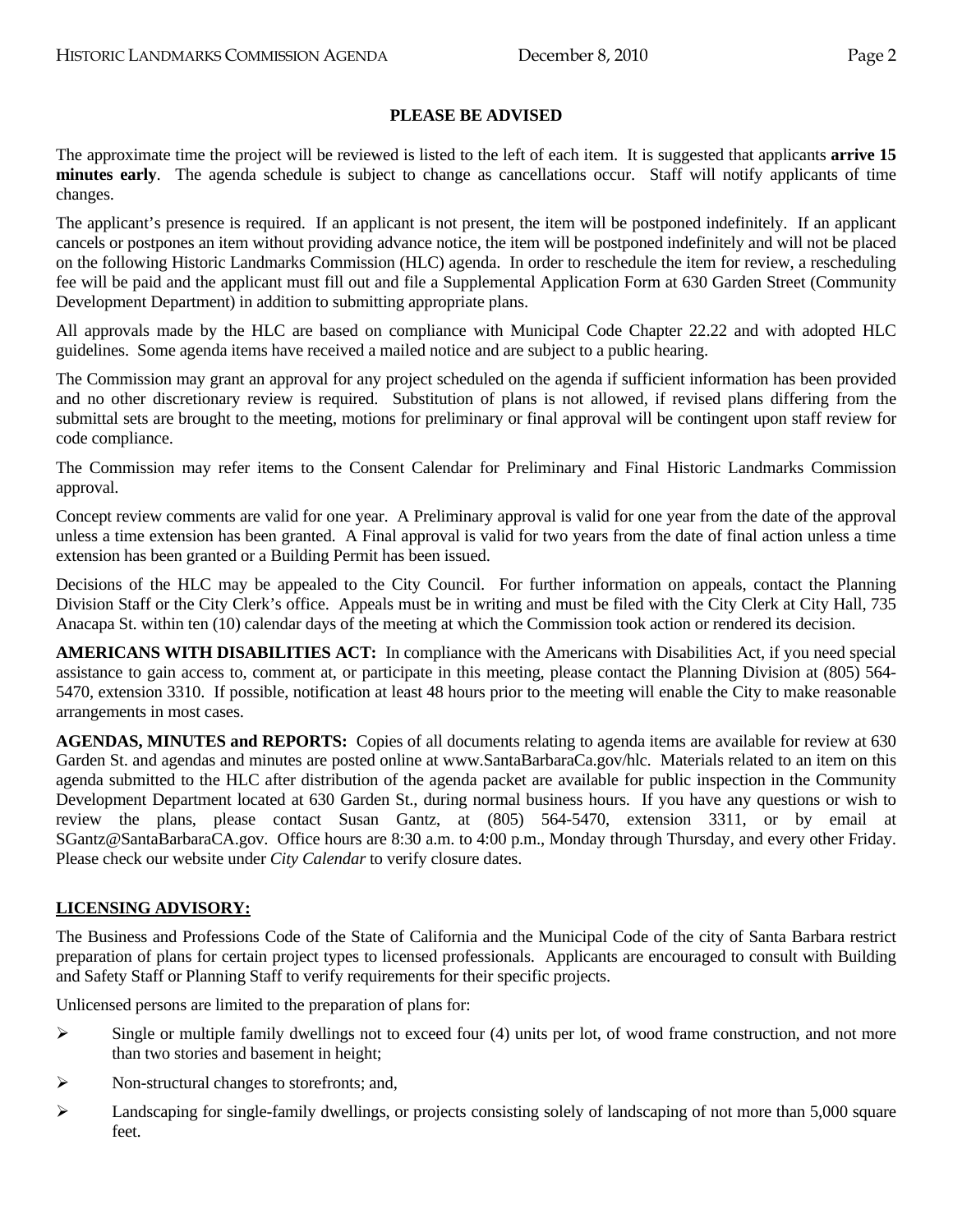## **NOTICE:**

- A. That on Friday, December 3, 2010, at 4:00 P.M., this Agenda was duly posted on the indoor and outdoor bulletin boards at the Community Development Department, 630 Garden Street, and online at www.SantaBarbaraCa.gov/hlc.
- B. This regular meeting of the Historic Landmarks Commission will be broadcast live on TV Channel 18 and rebroadcast in its entirety on Friday at 1:00 P.M. A live broadcast can also be seen via personal computer by going to www.santabarbaraca.gov/Government/Video and then clicking *City TV-18 Live Broadcast*. An archived video copy of this meeting will be viewable on computers with high speed internet access by going to www.santabarbaraca.gov/hlc and then clicking *Online Meetings*.

#### **SUBCOMMITTEE MEETING:**

There will be an El Encanto Hotel *Ad Hoc* Subcommittee meeting at 11:55 a.m. on Wednesday, December 8, 2010, in the David Gebhard Public Meeting Room, 630 Garden Street.

#### **GENERAL BUSINESS:**

A. Public Comment:

Any member of the public may address the Historic Landmarks Commission for up to two minutes on any subject within their jurisdiction that is not scheduled for a public discussion before the Board on that day. The total time for this item is ten minutes. (Public comment for items scheduled on today's agenda will be taken at the time the item is heard.)

- B. Approval of the minutes of the Historic Landmarks Commission meeting of **November 10** and **November 23**, 2010.
- C. Consent Calendar.
- D. Announcements, requests by applicants for continuances and withdrawals, future agenda items, and appeals.
- E. Subcommittee Reports.

#### **ARCHAEOLOGY REPORT**

#### 1. **330 W CANON PERDIDO ST** R-4 Zone

**(1:45)** Assessor's Parcel Number: 039-302-024 Application Number: MST2010-00278<br>Owner: Stephen V, and Celeste F Stephen V. and Celeste E. Harrel, Living Trust

(Proposal to demolish an existing one-story single-family residence and construct a new two-story duplex consisting of a 1,080 square foot unit, a 1,197 square foot unit, an attached 429 square foot twocar garage, an attached 495 square foot two car garage with a new driveway from Castillo Street, and fences, walkways, and landscaping. The proposed total development of 3,201 square feet is located on a 5,000 square foot lot.)

**(Review of Phase I Archaeological Resources Report prepared by Larry A. Carbone, Western Points Archaeology.)**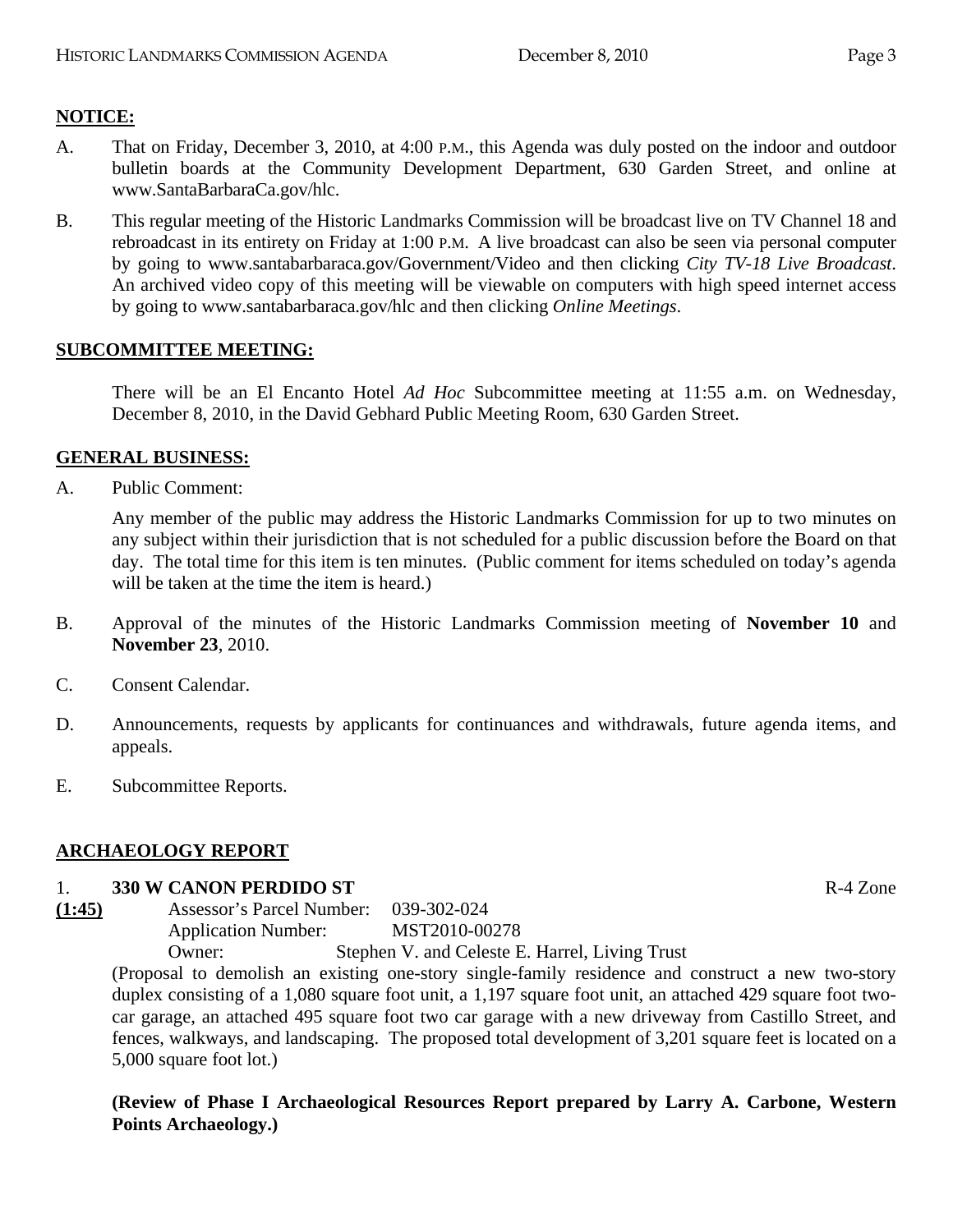# **ARCHAEOLOGY REPORT**

## 2. **623 SURF VIEW DR** E-1 Zone

**(1:50)** Assessor's Parcel Number: 035-111-003 Application Number: MST2010-00252 Owner: Mihssen Kadhim Agent: Herman Denunzio

> (Proposal for a 458 square foot one-story addition and a 468 square foot two-story addition to an existing 1,301 square foot one-story single family residence and 419 square foot detached two-car garage on a 10,000 square foot lot in the Hillside Design District. The proposal will result in a 2,646 square foot two-story single family residence and is 71% of the maximum floor to lot area ratio.)

## **(Review of Phase I Archaeological Resources Report prepared by Bryon Bass of Strata Science.)**

# **REVIEW AFTER FINAL**

# 3. **421 E COTA ST** C-M Zone

**(1:55)** Assessor's Parcel Number: 031-160-010 Application Number: MST2009-00250 Owner: Transition House Architects: Mark Wienke and Christine Pierron

(Proposal to demolish the existing 7,566 square foot two-story mixed-use building and construct a new 9,142 square foot two-story mixed-use building, comprising of 8 affordable residential apartments (six two-bedroom and two three-bedroom units, totaling 7,208 square feet) and a 1,934 square foot day care center. The existing 14,080 square foot, two-story mixed use building, comprised of 8 residential apartments (6,175 square feet) and 7,905 commercial square feet, will remain. A total of 715 cubic yards of grading is proposed. The parcel will result in two two-story mixed-use buildings, with a combined total of 16 affordable apartments (13,383 residential square feet) and 9,839 commercial square feet, on a 42,221 square foot lot. A total of 37 uncovered parking spaces are proposed. The project received Staff Hearing Officer Approval on August 12, 2009.)

#### **(Review After Final of commemorative plaque as required by Staff Hearing Officer condition of approval in Resolution No. 070-09.)**

# **REVIEW AFTER FINAL**

## 4. **220 E ORTEGA ST**

**(2:15)** Assessor's Parcel Number: 031-152-033 Application Number: MST2010-00039 Owner: City of Santa Barbara Redevelopment Applicant: James Winslow

(Proposal to rehabilitate an existing groundwater treatment plant by adding two 100,000 gallon tanks, one new pressure vessel, and a 293 square foot addition to house electrical equipment. Also proposed is repaving and 95 linear feet of concrete masonry wall.)

**(Review After Final of changes in response to building plan check corrections from the Building and Safety Division. Changes include the addition of 42" safety railings on top of the two tanks and four new electrical panels at the rear of the existing building.)**